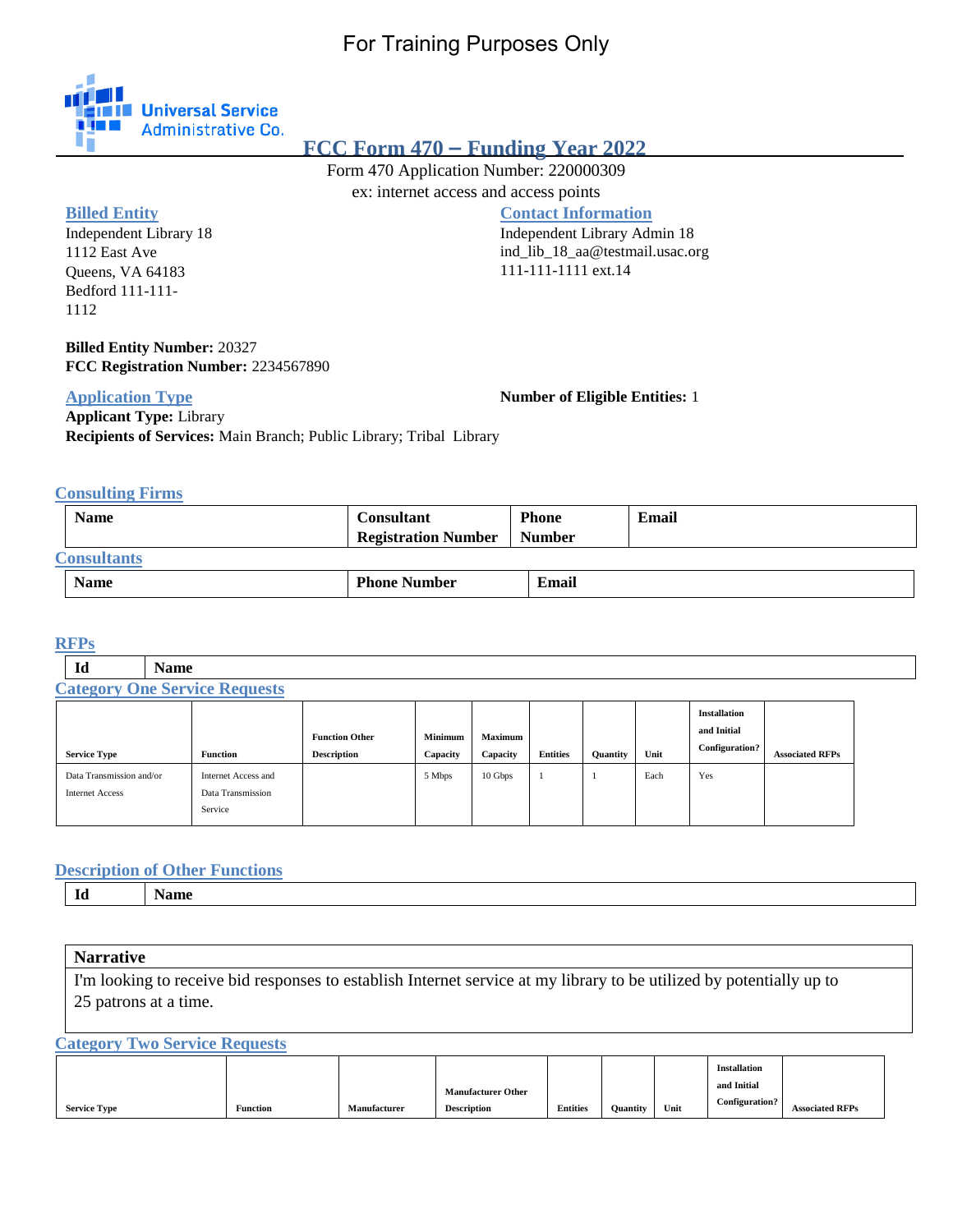# For Training Purposes Only

| <b>Internal Connections</b> | <b>Wireless Access Points</b><br>and Necessary Software<br>and Licenses | No Preference |  | 10 | Each | Yes |  |
|-----------------------------|-------------------------------------------------------------------------|---------------|--|----|------|-----|--|
|                             |                                                                         |               |  |    |      |     |  |

### **Description of Other Manufacturers**

| Id | <b>Name</b> |
|----|-------------|
|----|-------------|

**Narrative**

Requesting bids for wireless access points.

Example equipment sought:

Qty 10 Company X – Model SX46-XX or equivalent

---------------

For any make/model specified on this Form 470, all equivalent make/models will be considered.

All category 2 submissions must provide the make/model/SKU of all equipment and services included. For each equipment and service proposed the cost per item breakdown and the percentage of E-Rate eligibility must be clearly identified. Please also identify the Service Provider Identification Number (SPIN) on the quote/ proposal. These items are required to complete an E-Rate application.

**Technical Contact**

# **State and Local Procurement Restrictions**

### **Billed Entities**

| <b>Bi</b><br>Number<br>. Entity<br>'led . | <b>Billed</b><br>. Entity Name |
|-------------------------------------------|--------------------------------|
| 20327                                     | ⊥brarv∟<br>Independent<br>1 O  |

### **Certifications**

I certify that the applicant includes:

I certify that the applicant includes libraries or library consortia eligible for assistance from a State library administrative agency under the Library Services and Technology Act of 1996 that do not operate as for-profit businesses and whose budgets are completely separate from any schools (including, but not limited to elementary and secondary schools, colleges, and universities).

### Other Certifications

I certify that this FCC Form 470 and any applicable RFP will be available for review by potential bidders for at least 28 days before considering all bids received and selecting a service provider. I certify that all bids submitted will be carefully considered and the bid selected will be for the most cost-effective service or equipment offering, with price being the primary factor, and will be the most cost-effective means of meeting educational needs and technology goals.

I certify that I will retain required documents for a period of at least 10 years (or whatever retention period is required by the rules in effect at the time of this certification) after the later of the last day of the applicable funding year or the service delivery deadline for the associated funding request. I certify that I will retain all documents necessary to demonstrate compliance with the statute and Commission rules regarding the form for, receipt of, and delivery of services receiving schools and libraries discounts. I acknowledge that I may be audited pursuant to participation in the schools and libraries program.

I certify that I have reviewed all applicable FCC, state, and local procurement/competitive bidding requirements and that I have complied with them. I acknowledge that persons willfully making false statements on this form may be punished by fine or forfeiture, under the Communications Act, 47 U.S.C. §§ 502, 503(b), or fine or imprisonment under Title 18 of the United States Code, 18 U.S.C. § 1001.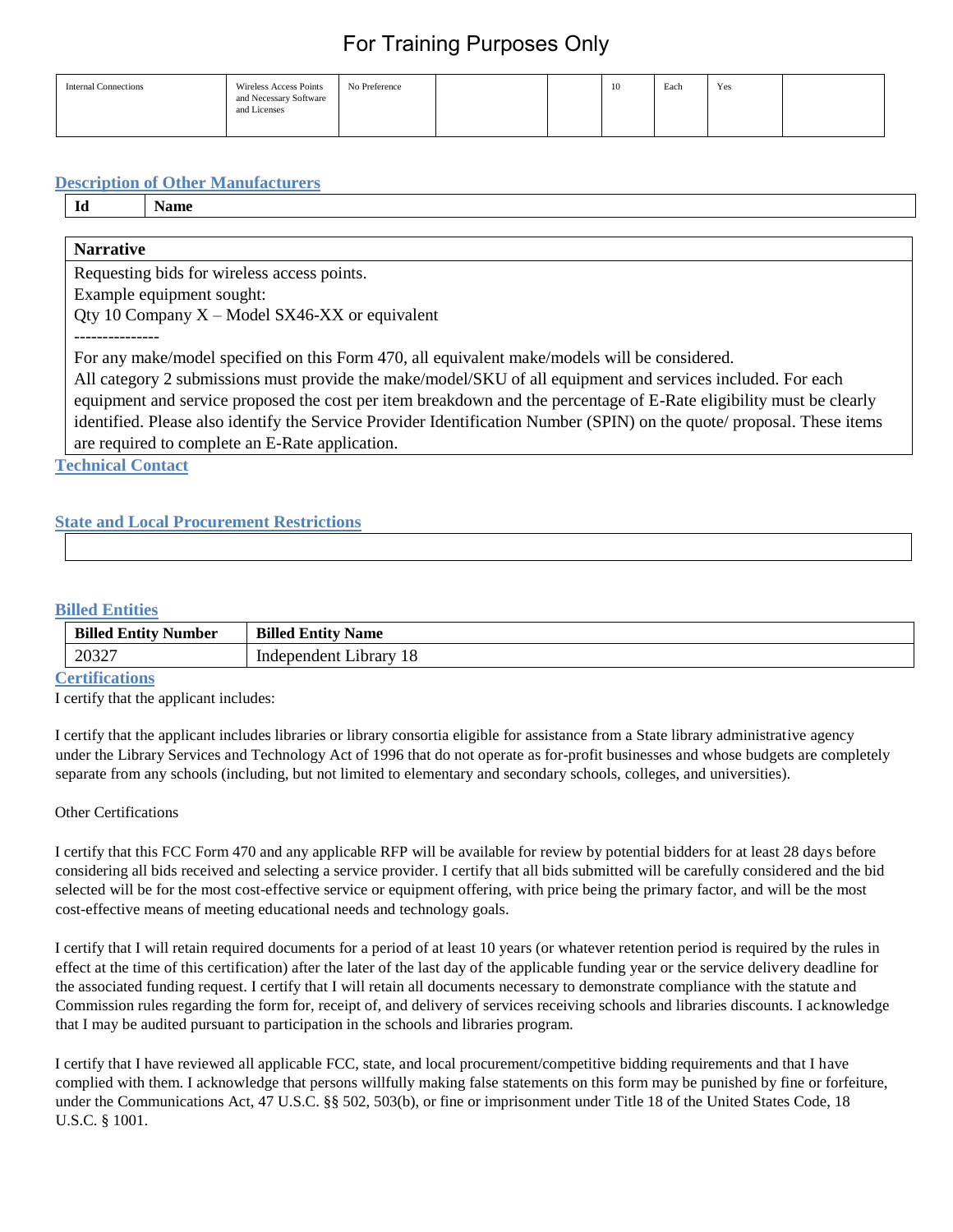# For Training Purposes Only

I acknowledge that FCC rules provide that persons who have been convicted of criminal violations or held civilly liable for certain acts arising from their participation in the schools and libraries support mechanism are subject to suspension and debarment from the program.

I certify that the services the applicant purchases at discounts provided by 47 U.S.C. § 254 will be used primarily for educational purposes, see 47 C.F.R. § 54.500, and will not be sold, resold or transferred in consideration for money or any other thing of value, except as permitted by the Commission's rules at 47 C.F.R. § 54.513. Additionally, I certify that the entity or entities listed on this form have not received anything of value or a promise of anything of value, other than services and equipment sought by means of this form, from the service provider, or any representative or agent thereof or any consultant in connection with this request for services.

I acknowledge that support under this support mechanism is conditional upon the school(s) and/or library(ies) I represent securing access, separately or through this program, to all of the resources, including computers, training, software, internal connections, maintenance, and electrical capacity necessary to use the services purchased effectively. I recognize that some of the aforementioned resources are not eligible for support. I certify that I have considered what financial resources should be available to cover these costs. I certify that I am authorized to procure eligible services for the eligible entity(ies). I certify that I am authorized to submit this request on behalf of the eligible entity(ies) listed on this form, that I have examined this request, and to the best of my knowledge, information, and belief, all statements of fact contained herein are true.

#### NOTICE:

In accordance with Section 54.503 of the Federal Communications Commission's ("Commission") rules, certain schools and libraries ordering services that are eligible for and seeking universal service discounts must file this Description of Services Requested and Certification Form (FCC Form 470) with the Universal Service Administrator. 47 C.F.R. § 54.503. The collection of information stems from the Commission's authority under Section 254 of the Communications Act of 1934, as amended. 47 U.S.C. § 254. The data in the report will be used to ensure that schools and libraries comply with the competitive bidding requirement contained in 47 C.F.R. § 54.503. Schools and libraries must file this form themselves or as part of a consortium.

An agency may not conduct or sponsor, and a person is not required to respond to, a collection of information unless it displays a currently valid OMB control number.

The FCC is authorized under the Communications Act of 1934, as amended, to collect the information requested in this form. We will use the information you provide to determine whether you have complied with the competitive bidding requirements applicable to requests for universal service discounts. If we believe there may be a violation or a potential violation of any applicable statute, regulation, rule or order, the information you provide in this form may be referred to the Federal, state, or local agency responsible for investigating, prosecuting, enforcing, or implementing the statute, rule, regulation or order. In certain cases, the information you provide in this form may be disclosed to the Department of Justice or a court or adjudicative body when (a) the FCC; or (b) any employee of the FCC; or (c) the United States Government is a party of a proceeding before the body or has an interest in the proceeding. In addition, information provided in or submitted with this form, or in response to subsequent inquiries, may also be subject to disclosure consistent with the Communications Act of 1934, FCC regulations, the Freedom of Information Act, 5 U.S.C. § 552, or other applicable law.

If you owe a past due debt to the federal government, the information you provide in this form may also be disclosed to the Department of the Treasury Financial Management Service, other Federal agencies and/or your employer to offset your salary, IRS tax refund or other payments to collect that debt. The FCC may also provide the information to these agencies through the matching of computer records when authorized.

If you do not provide the information we request on the form, the FCC or Universal Service Administrator may return your form without action or deny a related request for universal service discounts.

The foregoing Notice is required by the Paperwork Reduction Act of 1995, Pub. L. No. 104-13, 44 U.S.C. § 3501, et seq.

Public reporting burden for this collection of information is estimated to average 3.5 hours per response, including the time for reviewing instructions, searching existing data sources, gathering and maintaining the data needed, completing, and reviewing the collection of information. Send comments regarding this burden estimate or any other aspect of this collection of information,